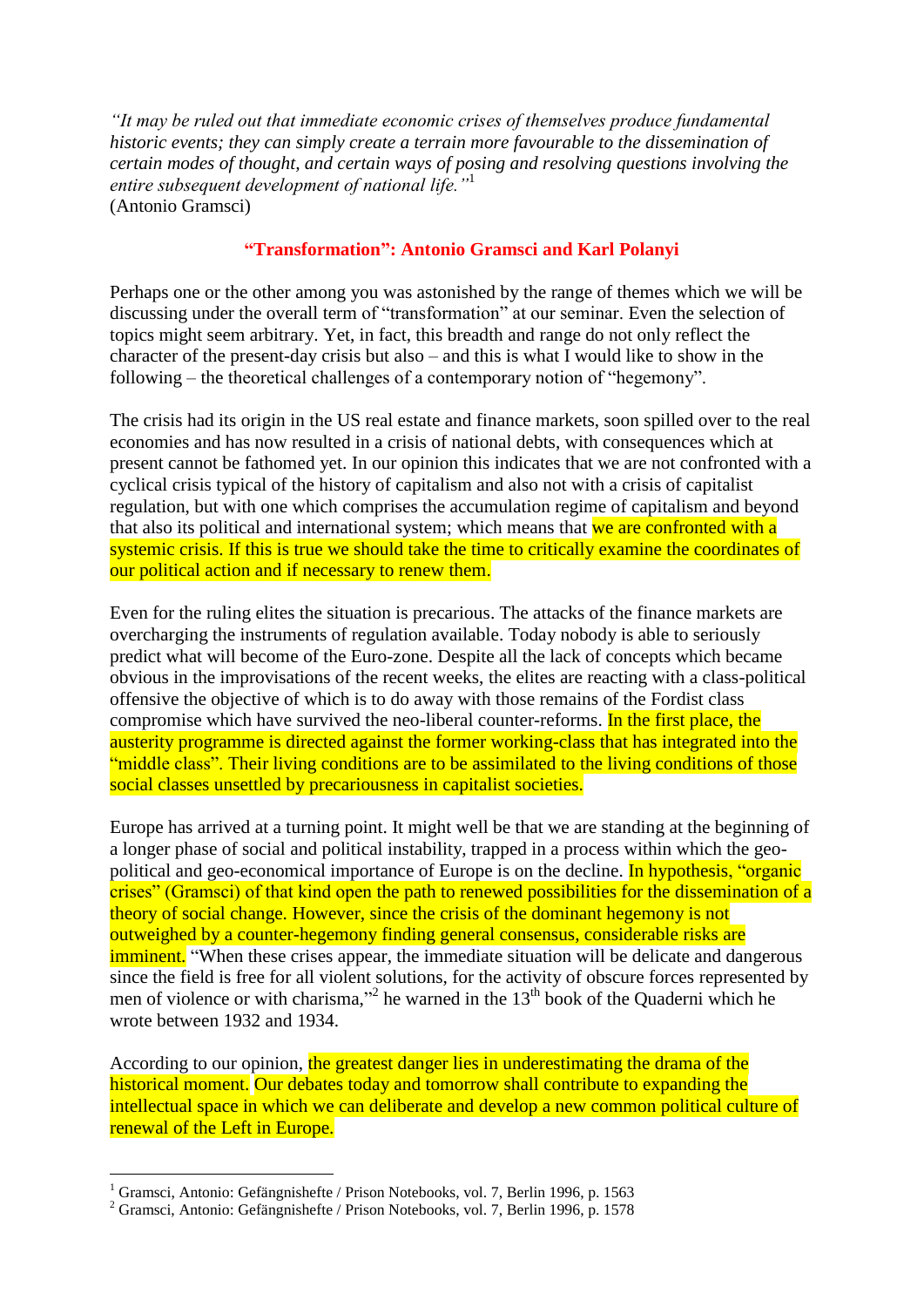The first question arising concerns the character of the Left we want to be part of.

The 20<sup>th</sup> century has handed down to the Left in Europe, to speak more precisely, to the Left in continental Europe as its most important political legacy the organisational division of the labour movement into a moderate and a radical wing, or to phrase it more positively: the existence of mass parties with their own culture and institutions who independently and often in stark contrast to the current of the social-democratic majority represented the more radical currents of the labour movement. In spite of being inspired by the October Revolution their first historical lesson paradoxically consisted in accepting the fact that the Russian revolutionary model was fundamentally not transferable. As we know this model was characterised by a social reality in which, as Gramsci writes, "the state was everything, yet civil society was still primordial and gelatinous". If applied in the West, where "there was a proper relation between the state and civil society", a relation which therefore proved robust against the revolutionary ambitions, this could only lead to defeat."<sup>3</sup>

The change of paradigm resulting from that, that is, the "change from the war of manoeuvre to the war of position", called by Gramsci "the most important question of political theory that the post-war period has posed",<sup>4</sup> represented the first historical breach within Communist identity. In saying so, he does not reflect, as often is simplistically assumed, the ebbing away of the revolutionary post-war crisis.<sup>5</sup> The time in which he wrote that down, between 1930 and 1932, implies something different, namely that Gramsci is implicitly referring to topical questions concerning the party: the turn introduced by Stalin in 1928 towards sectarian and authoritarian forms of politics and their negative effects on parties in the West, which – and allow me to say as much in anticipation – proved true in times of the economic crisis and manifested themselves in the defeat of the German labour movement.<sup>6</sup>

What fits in here is that Gramsci establishes a link between the theory about the war of position and hegemony on the one hand, the problems posed by the crisis on the other. "If the ruling class has lost its consensus, i.e., is no longer 'leading' but only 'dominant', exercising coercive force alone, this means precisely that the great masses have become detached from their traditional ideologies, and no longer believe what they used to believe previously, etc. The crisis consists precisely in the fact that the old is dying and the new cannot be born: in this interregnum a great variety of morbid symptoms appear."<sup>7</sup>

We refer to Gramsci to talk about problems of today. Why is that so?

In his fundamental study of Benedetto Croce's historical philosophy, Gramsci calls the most important methodological problem of historical and political research that the "philosophy of praxis", that is Marxism, "does not only not exclude ethico-political history but that, indeed, in its most recent stage of development, it consists precisely in asserting the moment of hegemony as essential to its conception of the state and to the 'accrediting' of the cultural fact, of cultural activity, of a cultural front as necessary alongside the merely economic and political ones."<sup>8</sup>

1

<sup>3</sup> Gramsci, Antonio: Gefängnisschriften / Writings from Prison, vol. 4, Berlin 1992, p. 873

<sup>4</sup> Ibid., p. 816

<sup>5</sup> Cf. Wimmer, Ernst: Antonio Gramsci und die Revolution. Wien 1984, p. 15

<sup>6</sup> Cf. Gerratana, Valentino: Einleitung zu / Introduction to: Gramsci, Antonio: Gefängnisschriften, Bd. 1, Berlin, 1991. (Writings from Prison, vol. 1), p. 31

<sup>7</sup> Gramsci, Antonio: Gefängnisschriften / Writings from Prison, vol. 2, Berlin 1991, p. 354

<sup>8</sup> Gramsci, Antonio: Gefängnisschriften / Writings from Prison, vol. 6, Berlin 1991, p. 1239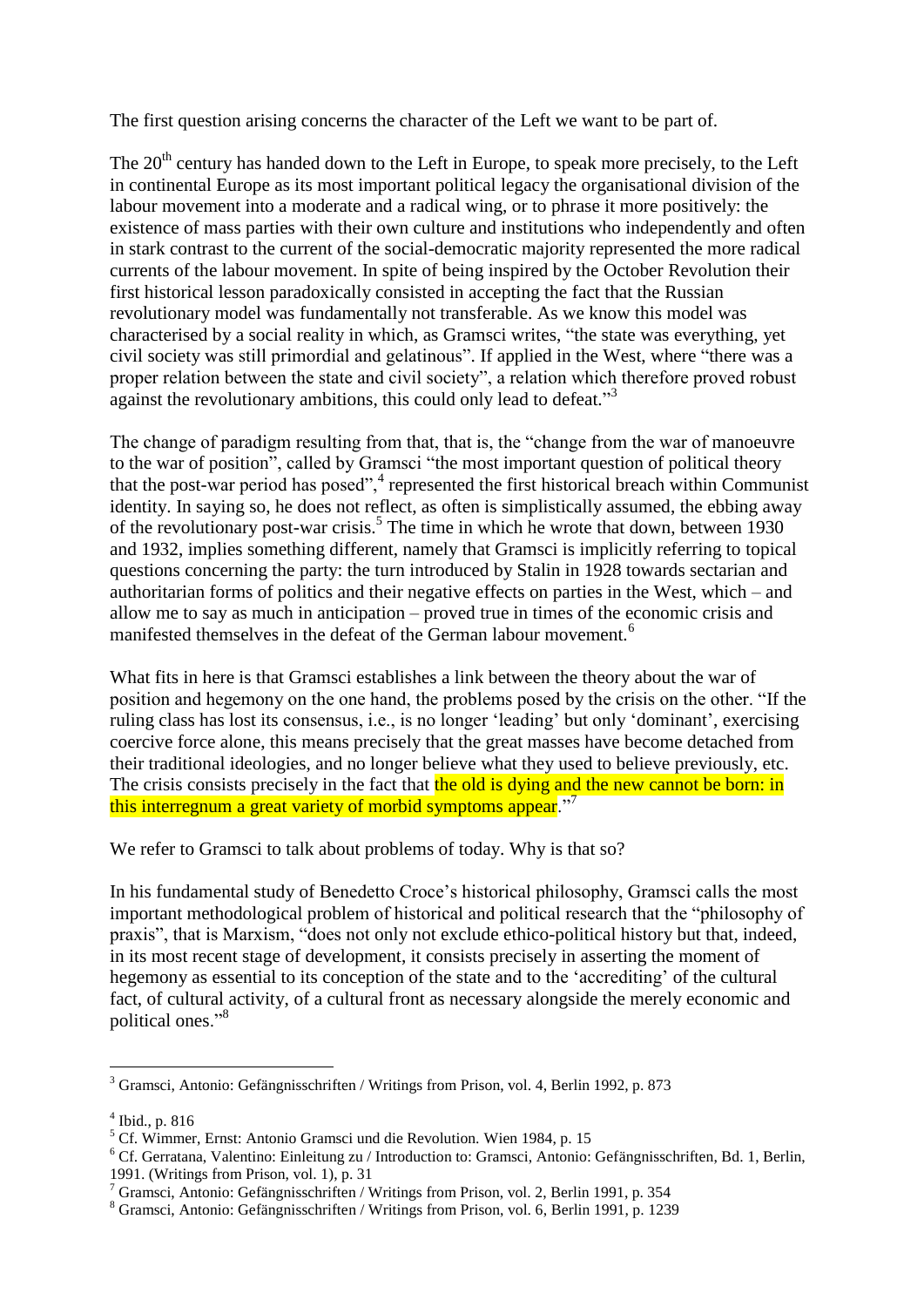Arguing with Gramsci makes a difference: It means two things: First, the notion of "hegemony" makes sense only with relation to "major social groups" who form a subject of their own. To use "hegemony" in the sense of Gramsci implies, just as in Marx, to *interpret* history as a history of class struggles; secondly, since – as Gramsci emphasises –, "people" become conscious of the conflict between content and form of the world of production in the sphere of ideologies"<sup>9</sup>, a major political group must "traverse the ambit of the economic group" to become a leading group, that is, it must assert itself in the area of ideology and culture.

This contains two things, namely on the one hand the idea of alliances, of, if you want, exterior and mechanic relations of social forces under the leadership of a "major group", as Lenin also found them in both bourgeois revolutions in Russia. This alone represents a demanding project, since it presupposes that the "major group" can be convinced of compromises and the necessity of subordinating its selfish co-operate interests under a political universal interest.

It is even more complicated that within the theoretical arrangement of "structure and superstructure" the notion of "hegemony" concerns the inner of the "major group", its subjectivity, namely its ability to intellectual and moral leadership in society.

Gramsci's famous formula according to which the state in the integral sense is hegemony protected by the armour of coercion – please note: he did not say coercion mitigated or masked by hegemony, even if it might be universal – must be interpreted against this background.

Intellectual and moral leadership means neither an aesthetic completion of the unrefined struggle for power nor shall it be its surrogate. Still it is true, that Gramsci regards the concept of hegemony as the general principle of dominance of one class and power as one of its moments.

Thus the notion of "transformation", which in everyday political language mostly refers to a process of restructuring of society over long periods of time and in midst tedious disputes, gains an additional aspect: subjectivity. Gramsci asks in the direction of "economist" tendencies of the labour movement, "Why do you exclude the transformation of the subordinate into a dominant group either because the problem is not considered at all or because it is posed in an inadequate and ineffective form (Social Democracy) or by claiming that it is possible to leap from class society directly into a society of perfect equality (theoretical syndicalism in the narrower sense of the word)? $10$ 

Self-transformation of the oppressed class into a class enabled to dominance, that's is at stake when we talk on transformation.

In the *German Ideology* Marx and Engels had written that "Communism is for us not a *state of affairs* which is to be established, an *ideal* to which reality [will] have to adjust itself. We call communism the *real* movement which abolishes the present state of things."<sup>11</sup>

1

<sup>9</sup> Gramsci, Antonio: Gefängnisschriften / Writings from Prison, vol. 3, Berlin 1992, p. 500.

<sup>10</sup> Ibid., p. 499

<sup>&</sup>lt;sup>11</sup> Marx, Karl/Engels, Friedrich: Die deutsche Ideologie / The German Ideology. – In: Marx / Engels: Werke / Works (MEW), vol. 3, Berlin 1969, p. 35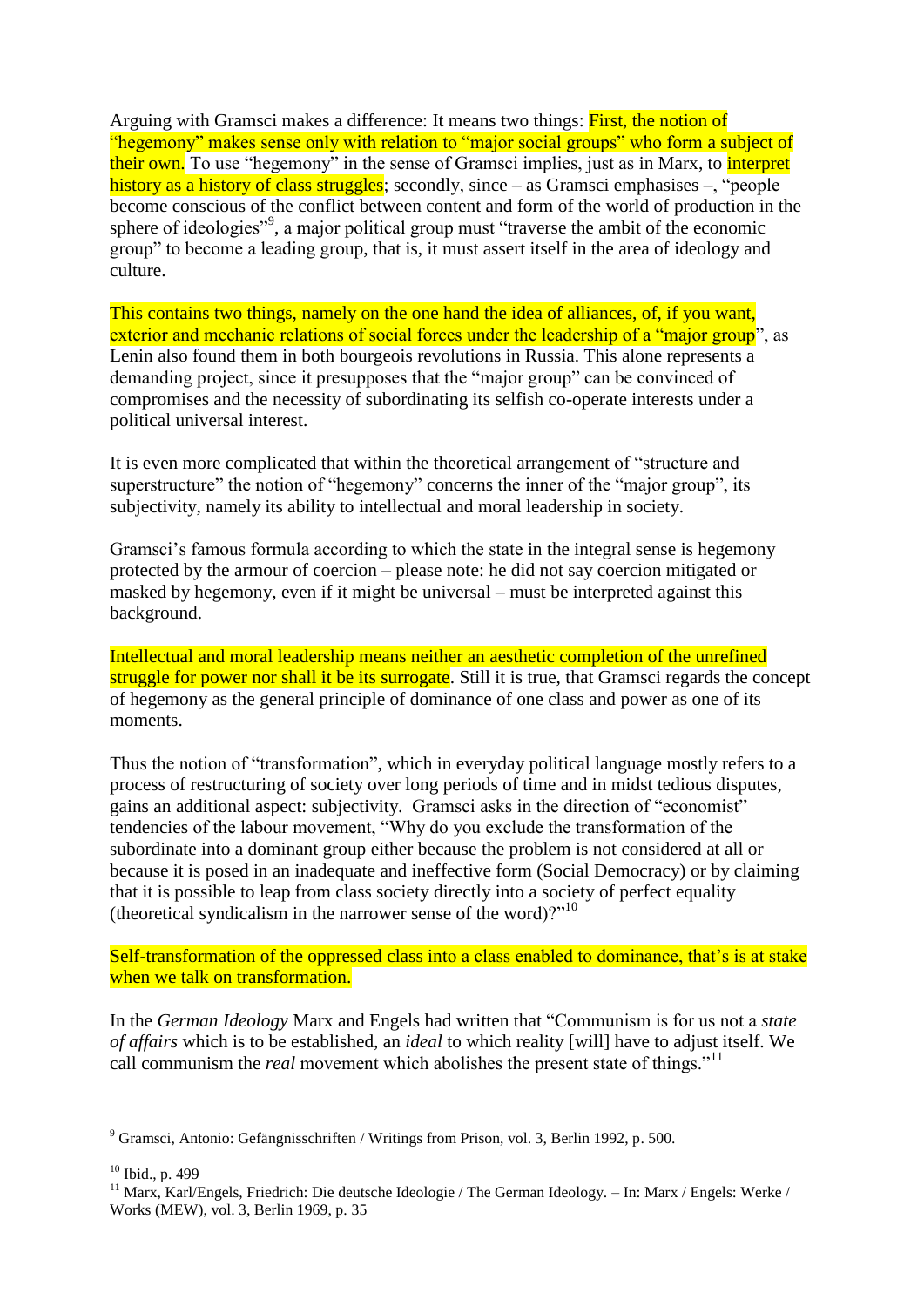As already mentioned, Gramsci's concept of hegemony does not float freely in the political scientist's heaven, but is rooted in the material contradictions of society. This becomes particularly clear in the term of the 'historical bloc', which denotes an entity comprised of 'structure and superstructures', with "the complex and contradictory ensemble of superstructures being a reflex of the ensemble of social relations of production."<sup>12</sup>

While in general political language, by a 'social' or 'political bloc' we understand an alliance of different groups on the basis of converging interests, the term 'historical bloc' refers to something more in the nature of a principle, namely the ability in a certain epoch to mobilise social and political forces according to fundamental and long-term requirements of development. This describes the legitimacy and function proper of a political party. Political parties of historical importance can thus and in the first place be identified by means of the historical bloc the formation of which they are more or less consciously involved in.

"If a social group is formed which is one hundred per cent homogeneous on the level of ideology, this means that the premises exist one hundred per cent for this revolutionising: that is that the 'rational' is actively and actually real."<sup>13</sup>

The same idea of a dialectic relationship of "structure and superstructure" was developed by the Austrian Karl Polanyi in a pedagogic text which he wrote about the same time and which is addressed to left Christians: It is a misunderstanding, he writes, that the economic interests of a class are regarded as the last driving force of history. "Yet, rather, Marx's theory claims that the interests of society as a whole are the decisive factors in history. That these interests coincide with the best possible usage of the means of production; that therefore that class is meant to lead in society which is able to guarantee the best method of production; and that in case of change in the method of production a new class might be eligible to take over leadership … (…). In other words: not class interests but the interests of society as a whole are the last agent in society's history."<sup>14</sup>

According to Gramsci, to determine this interest, there are two elements at our disposal, "1. that no society sets itself tasks for whose accomplishment the necessary and sufficient conditions do not either already exist or are not at least beginning to emerge and develop; 2. that no society breaks down and can be replaced until it has developed all the forms of life which are implicit in its internal relations.<sup>715</sup> The programme of historical research outlined in this, is of decisive political importance.

The sentence, that "mankind always sets itself only such tasks as it can solve and that the task itself arises only when the material conditions for its solution already exist", refers to the problem of the development of a collective will. Analysing critically the meaning of this sentence requires to investigate how these lasting collective wills are formed and for these wills to set themselves concrete long- and short-term goals, that is to arrive at a collective line of action. ... It is the problem that in modern times finds expression in terms of the party or the coalition of parties related to each other: how is the constitution of a party initiated, how does its organised power develop, the power that enables it to have an influence in society etc."<sup>16</sup>

<u>.</u>

 $12$  Gramsci, Antonio: Gefängnisschriften / Writings from Prison, vol. 5, p. 1045

<sup>&</sup>lt;sup>13</sup> Gramsci, Antonio: Gefängnisschriften / Writings from Prison, vol. 5, p. 1045

<sup>&</sup>lt;sup>14</sup> Polanyi, Karl: Chronik der großen Transformation. Artikel und Aufsätze (Chronicle of the Great Transformation. Article and Essays (1920-2947), Marburg 2005, p. 270

<sup>15</sup> Gramsci, vol. 3, ibid., p. 492

<sup>16</sup> Gramsci, vol. 5, ibid., p. 1050f.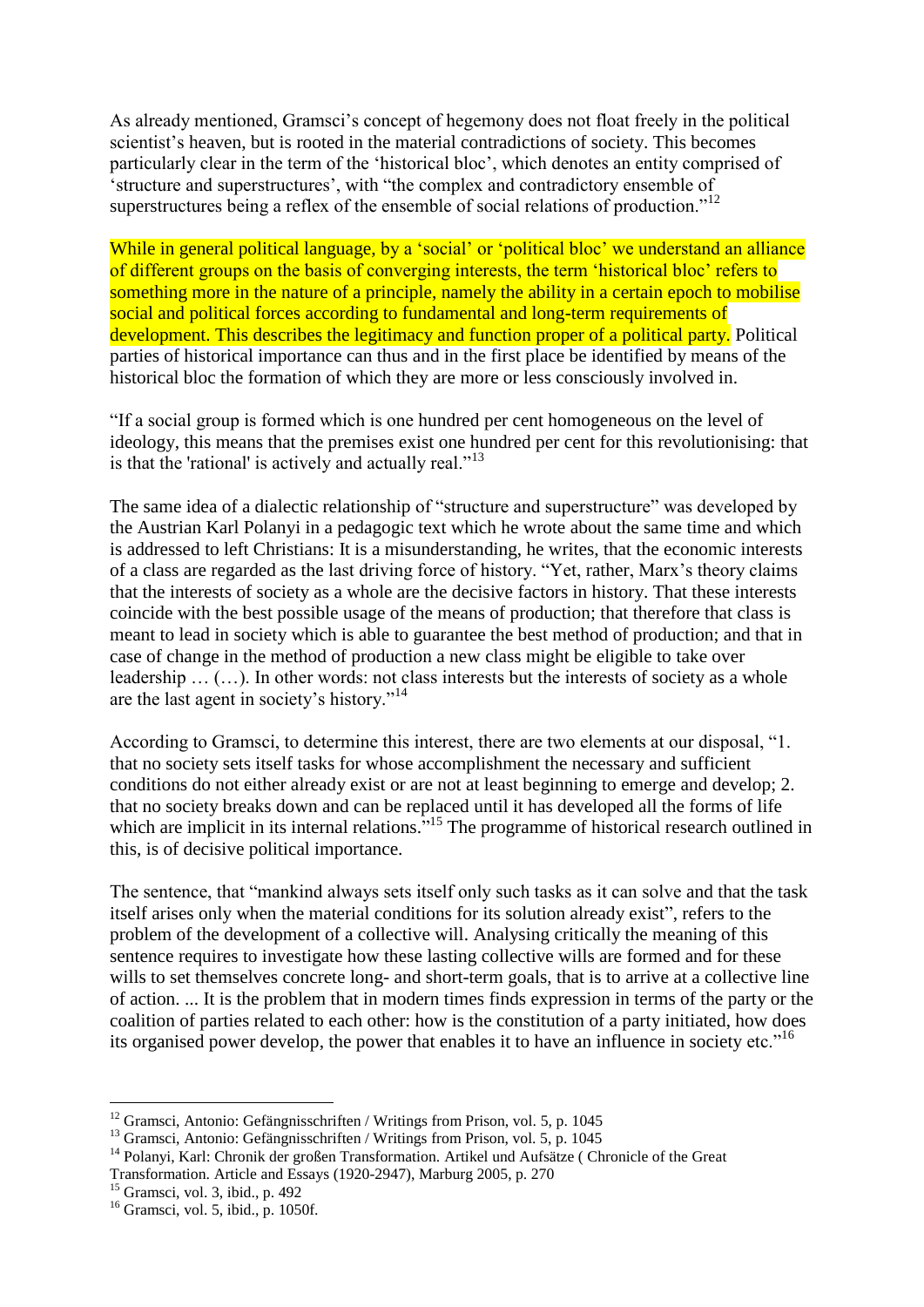To Karl Polanyi we owe the term of the "great transformation", which he used to describe the complex transition from feudal societies to capitalist market economy more than 300 years ago and which he correlated to the great economic and political crisis of the 1920s and 30s. "Fascism, like socialism, was rooted in a market society that refused to function. Hence it was worldwide, catholic in scope, universal in application; the issues transcended the economic sphere and begot a general transformation of a distinctively social kind. It radiated into almost every field of human activity whether political or economic, cultural, philosophic, artistic or religious."<sup>17</sup>

Following Polanyi and also Antonio Gramsci, I would like to suggest an understanding of the current global crisis as a crisis of transition, a crisis of transformation.

This includes understanding the crisis which we live through in Europe as a crisis of the capitalist form of living. Defending our living standards and the social welfare states in the face of the offensive of the dominant class must be linked to the cultural and psychological assimilation of humans and of the working classes to a globally changed reality. This is a process described by Gramsci as the "transition from the merely economic to the ethicopolitical moment, [...] as a catharsis."<sup>18</sup>

An initial condition must be mentioned here: Since 1970, not only has state socialism disappeared in Eastern Europe, but also the impact of the Left in capitalist Europe as shown by election results has declined from 15 to 7 percent. In this context there is also a remarkable qualitative change to be noted. While in the 1940s and 1950s big Communist Parties functioned as flagships of the European Left, their influence has decreased in two historical stages, in the 1970s and in the 1990s. This was counterbalanced by an increasing importance of new left parties of left-socialist, left-ecological or left-populist blueprints. To a great extent they reflect the political cultures of their respective countries, however, do not yet represent one characteristic and general model of a new formation of the Left. Therein also lies a theoretical problem.

So, what is today's new Left if it accepts the principle of a war of position and hegemony as its premises? Is it a Social Democracy with a more radical language, what Bruno Kreisky predicted as the future of Euro-Communism? Gramsci raised the question arising from this theoretical problem with the categories he found. "Does there exist an absolute identity between war of position and passive revolution? (That is, of a revolution without a revolution, an assimilation of society from top down to a newly developing mode of production). Or at least does there exist, or can there be conceived, an entire historical period in which the two concepts must be considered identical … One problem is the following: Are not in the struggle between passive revolution / war of position and popular initiative / war of manoeuvre both these components indispensable to precisely the same extent?"<sup>19</sup>, so that only from their flowing into one, a rational balance might be deducted for our strategy.

And one would like to add from a present-day view if it could be that difficulties, paradoxes and tensions resulting from the participation of left parties in governments result from exactly the lack of possibility or ability to bring about such balance?

<u>.</u>

<sup>&</sup>lt;sup>17</sup> Polanyi, Karl: "The Great Transformation", Boston 2001, S. 248

 $18$  Gramsci, vol. 6, ibid., p. 1259

<sup>19</sup> Gramsci, vol. 7, ibid., p. 1727